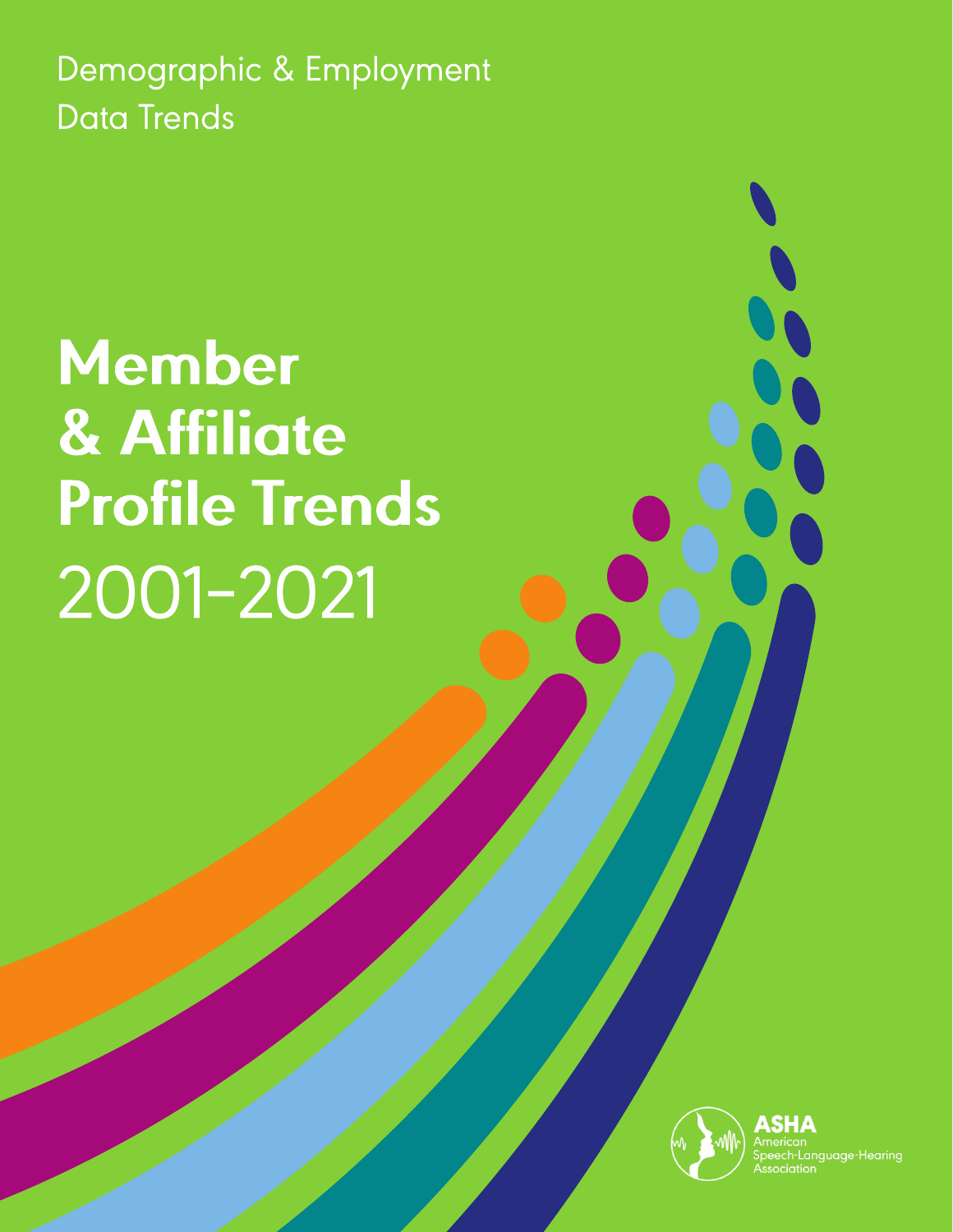# Demographic & Employment Data Trends **Member & Affiliate Profile Trends 2001–2021**

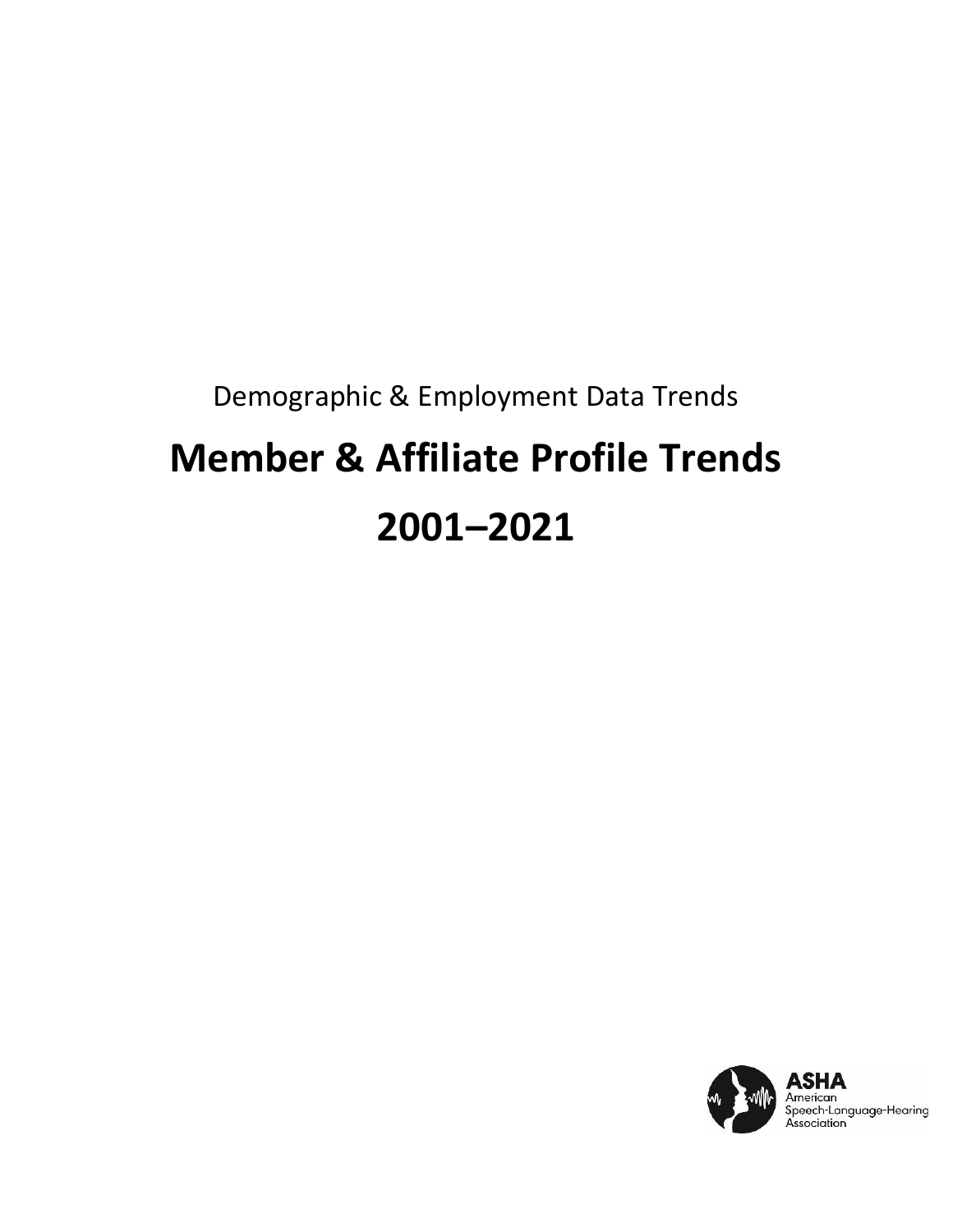# **Contents**

| Figure 1. Number of ASHA constituents and National NSSLHA members, by                                                                                                                                                                            | 4  |
|--------------------------------------------------------------------------------------------------------------------------------------------------------------------------------------------------------------------------------------------------|----|
|                                                                                                                                                                                                                                                  | 5  |
| Figure 3. Number of ASHA-certified speech-language pathologists, 2001-2021                                                                                                                                                                       | 6  |
| Figure 4. Number of ASHA-certified audiologists and speech-language pathologists,                                                                                                                                                                | 7  |
|                                                                                                                                                                                                                                                  | 8  |
|                                                                                                                                                                                                                                                  | 9  |
|                                                                                                                                                                                                                                                  | 10 |
| <b>Demographics</b>                                                                                                                                                                                                                              |    |
| Figure 8. Percentage of ASHA constituents in age groups, 2001-2021                                                                                                                                                                               | 11 |
| Figure 9. Percentage of ASHA-certified audiologists who identify as female or male,                                                                                                                                                              | 12 |
| Figure 10. Percentage of ASHA-certified speech-language pathologists who identify                                                                                                                                                                | 13 |
| Figure 11. Percentage of ASHA constituents who identify as Hispanic or Latino and<br>who identify as American Indian or Alaska Native, Asian, Black or African<br>American, Native Hawaiian or Other Pacific Islander, or multiracial, 2001-2021 | 14 |
| <b>Employment</b>                                                                                                                                                                                                                                |    |
| Figure 12. Percentage of ASHA-certified audiologists who work full- or part-time in                                                                                                                                                              | 15 |
| Figure 13. Percentage of ASHA-certified speech-language pathologists who work in                                                                                                                                                                 | 16 |
| Table 1. Percentage of ASHA-certified speech-language pathologists who work in                                                                                                                                                                   | 17 |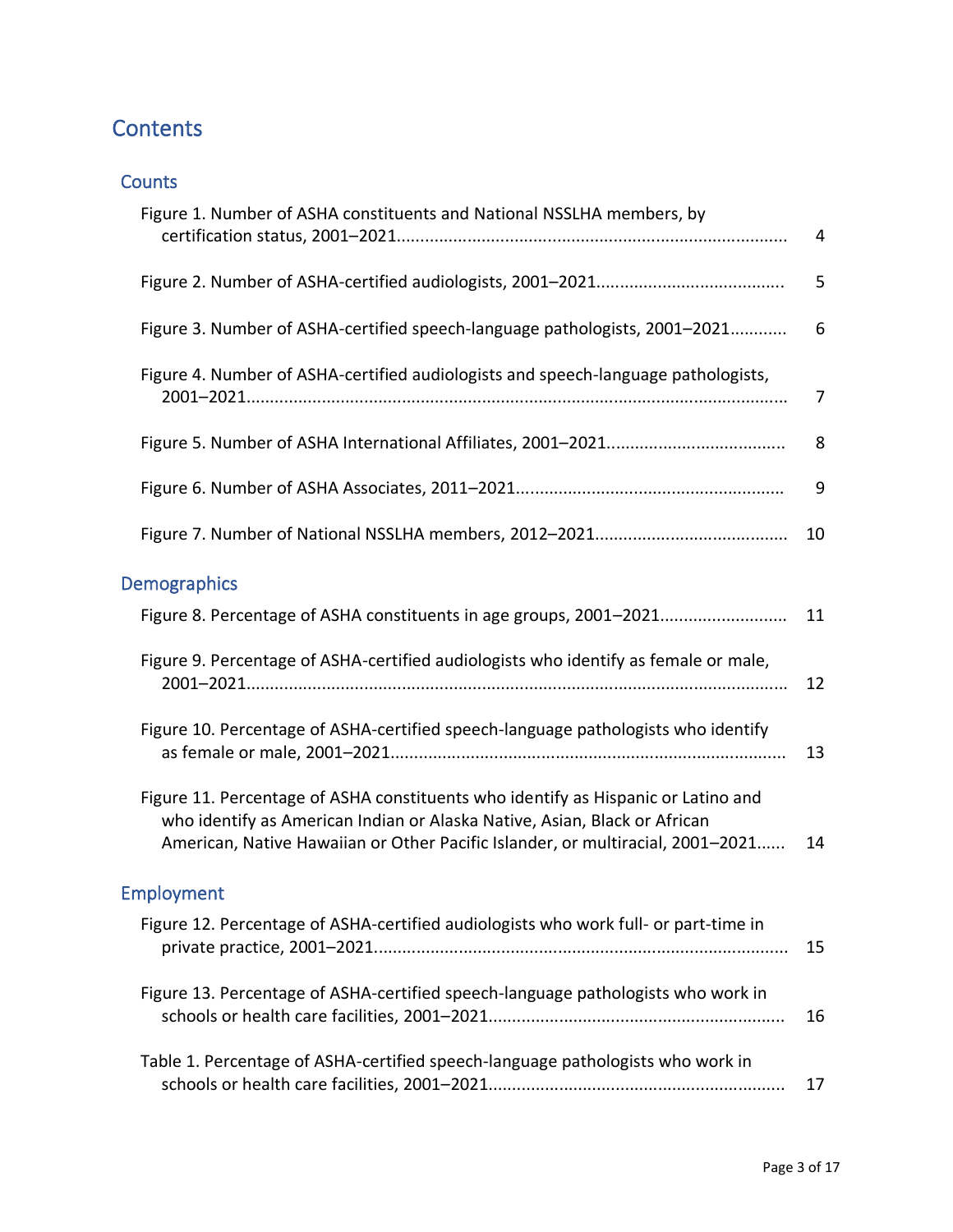In 2021, there were 223,456 ASHA members and affiliates—up from 105,339 in 2001 (a 112.1% increase over 20 years).



Figure 1. Number of ASHA constituents and National NSSLHA members, by certification status, 2001–2021.

*Note.* These data are from the 2001–2021 *ASHA Member & Affiliate Profile*s*.* \*ASHA introduced the Certified Audiology Assistant (C-AA) and Certified Speech-Language Pathology Assistant (C-SLPA) categories in 2021. There were 23 C-AAs and 354 C-SLPAs in the first year. \*\*Beginning in 2011, the *not certified* category includes Associates. Beginning in 2012, it additionally includes National Student Speech Language Hearing Association (NSSLHA) members.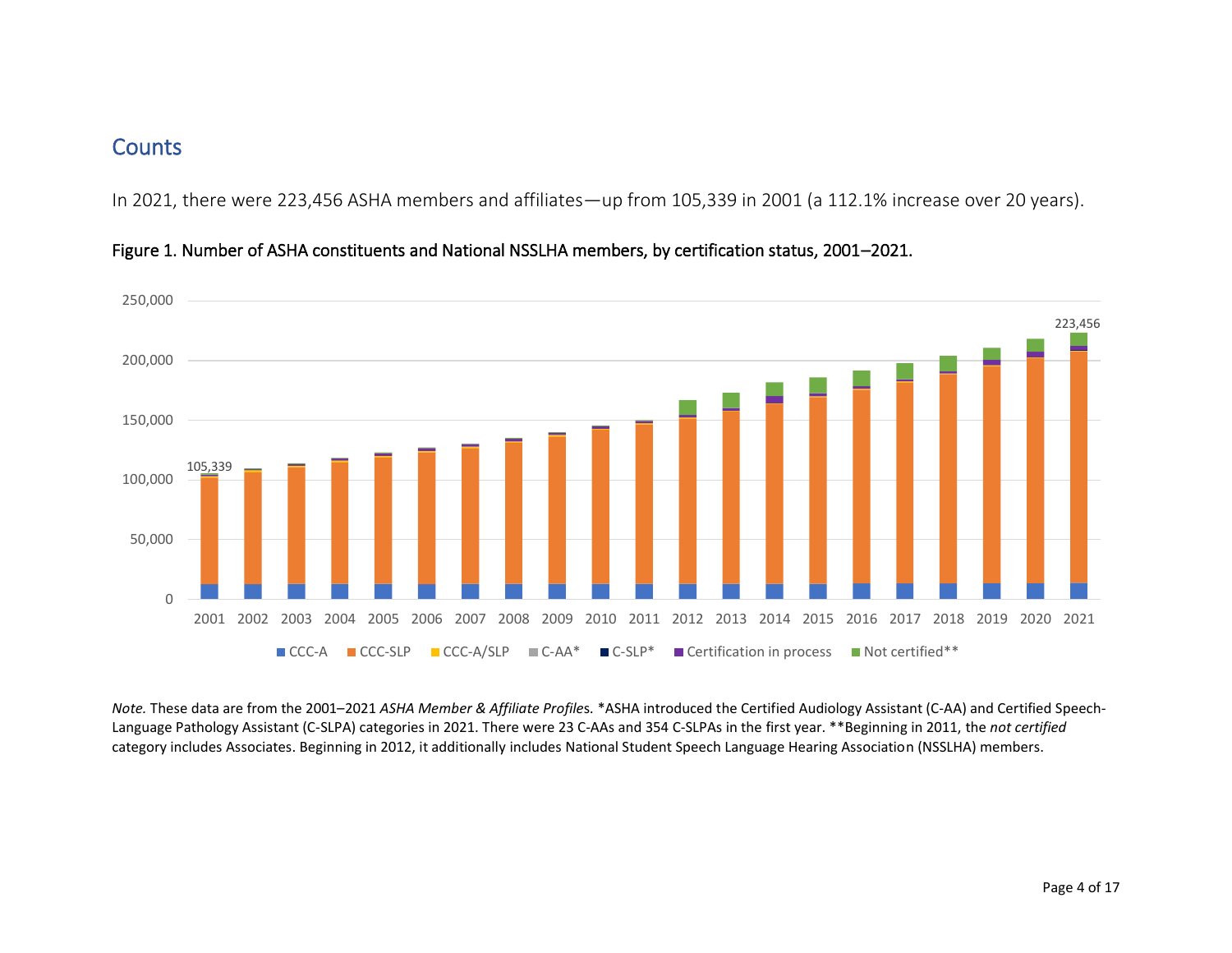In 2021, there were 13,910 ASHA-certified audiologists—up from 12,511 in 2001 (an 11.2% increase over 20 years).



#### Figure 2. Number of ASHA-certified audiologists, 2001–2021.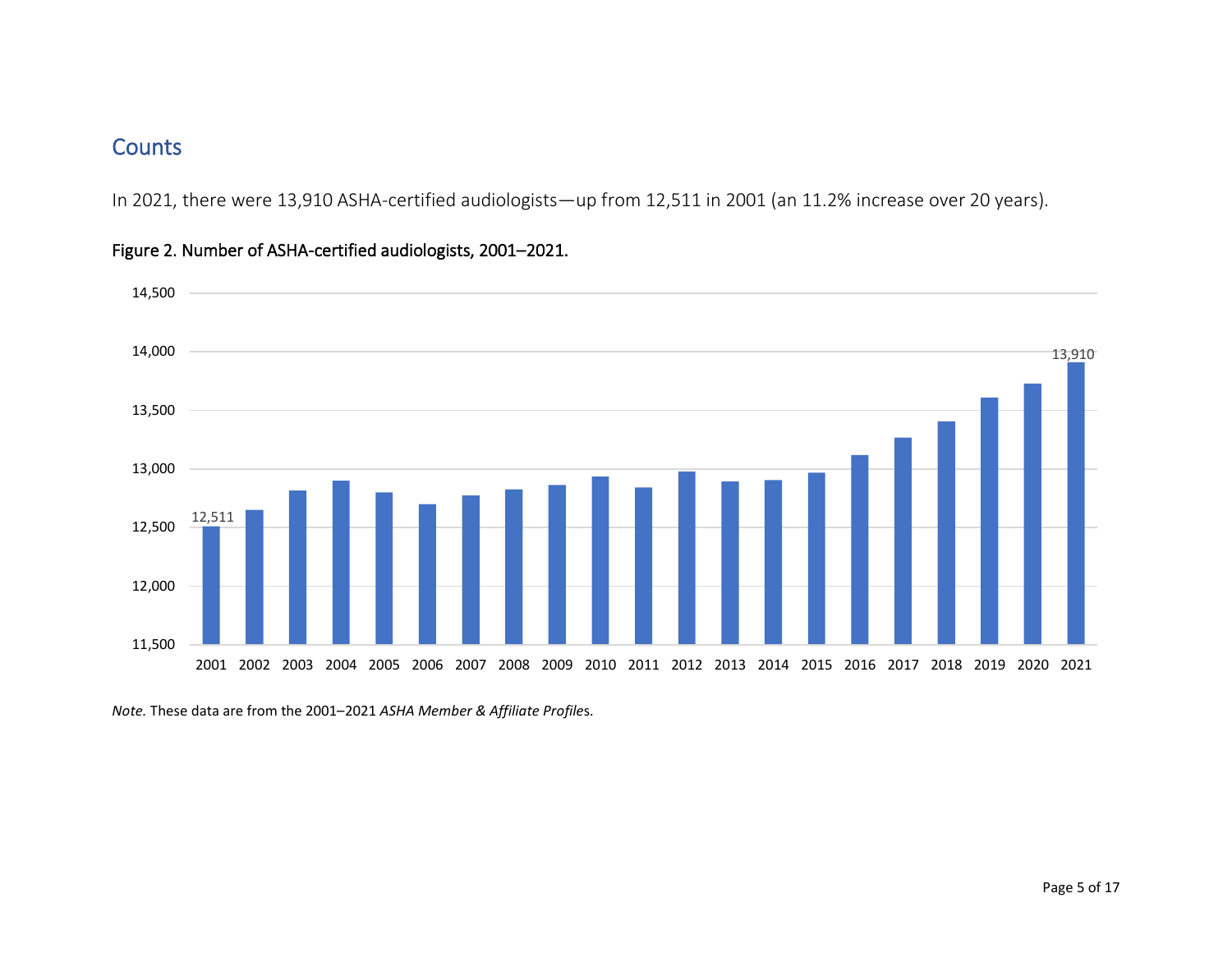In 2021, there were 193,799 ASHA-certified speech-language pathologists—up from 89,364 in 2001 (a 116.9% increase over 20 years).



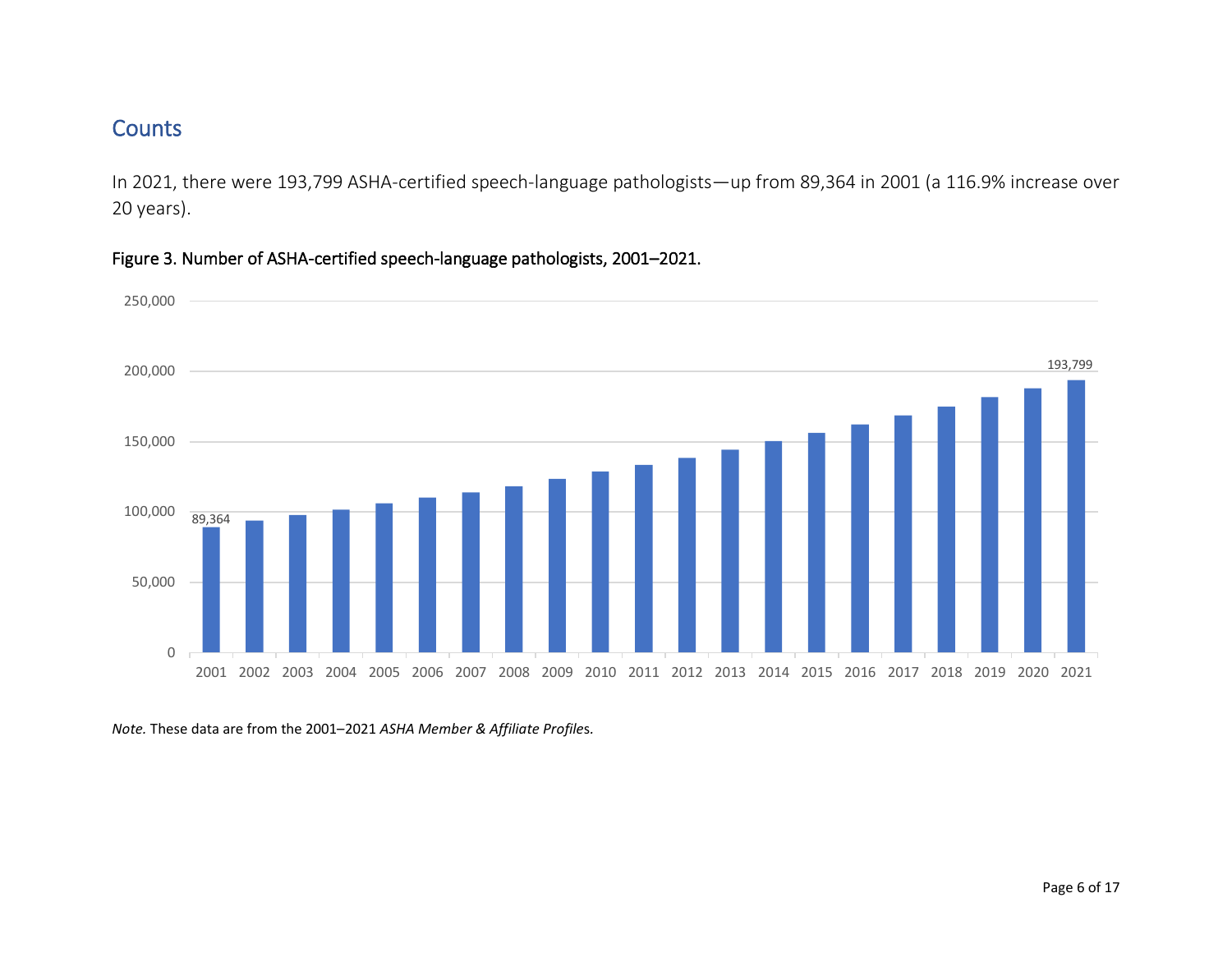In 2021, there were 208,416 ASHA-certified audiologists and speech-language pathologists—up from 103,267 in 2001 (a 101.8% increase over 20 years).

Figure 4. Number of ASHA-certified audiologists and speech-language pathologists, 2001–2021.



*Note.* These data are from the 2001–2021 *ASHA Member & Affiliate Profile*s*.* Numbers include audiologists and speech-language pathologists who are dually certified.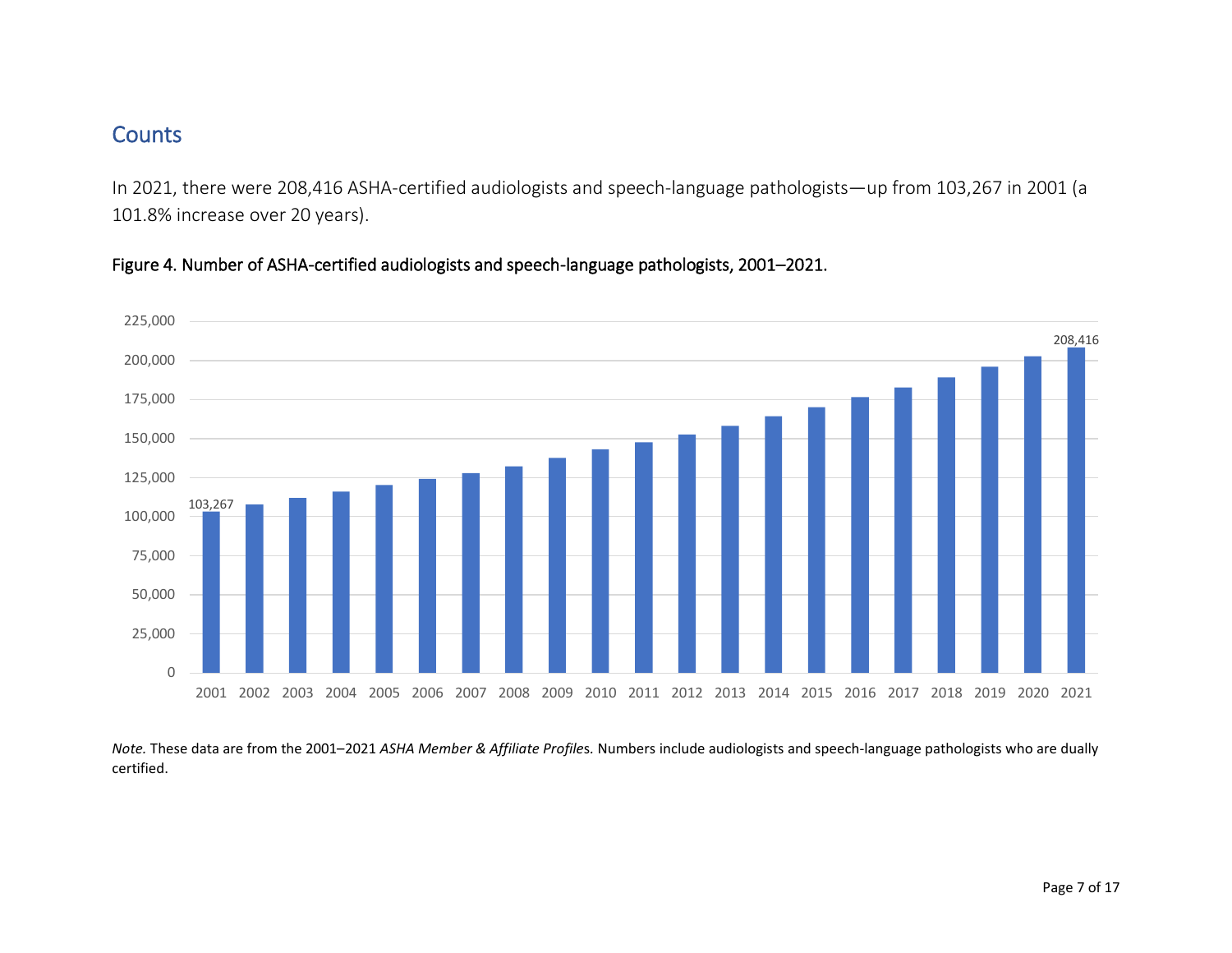In 2021, there were 541 ASHA International Affiliates—down slightly from 543 in 2020 but up overall from 266 in 2001 (a 103.4% increase over 20 years).

#### Figure 5. Number of ASHA International Affiliates, 2001–2021.



*Note.* These data are from the 2001–2021 *ASHA Member & Affiliate Profiles.* In 2012, ASHA reduced the annual dues for International Affiliates and established more flexible educational requirements for them.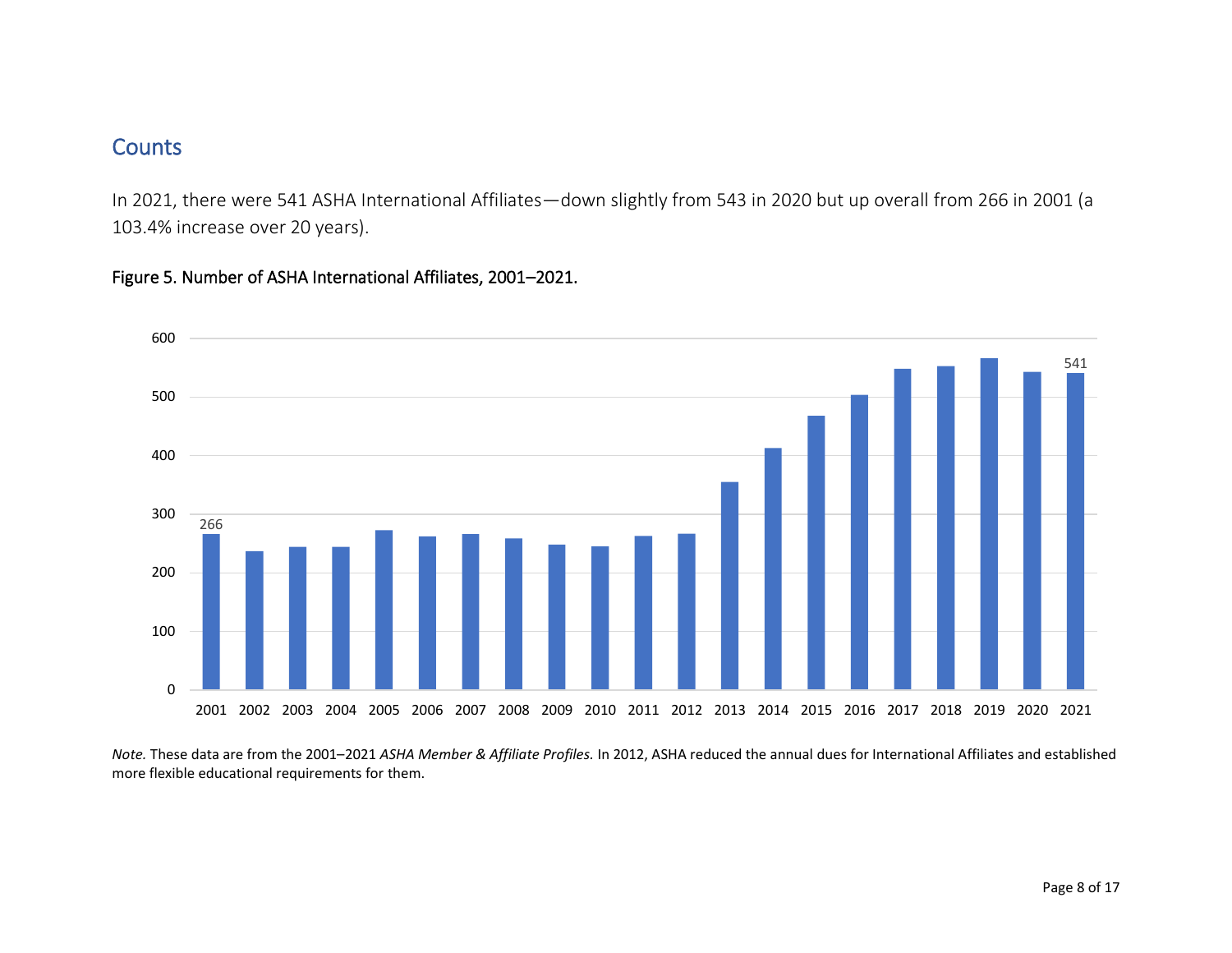In 2021, there were 135 ASHA Associates (audiology and speech-language pathology support personnel)—down substantially from previous years.



#### Figure 6. Number of ASHA Associates, 2011–2021.

*Note.* These data are from the 2011–2021 *ASHA Member & Affiliate Profile*s*.* ASHA established the Associate affiliation category in 2011. The considerable decline in 2021 may be due in part to ASHA establishing the Assistants Certification Program in 2021 and slating the Associates Program to sunset in December 2022.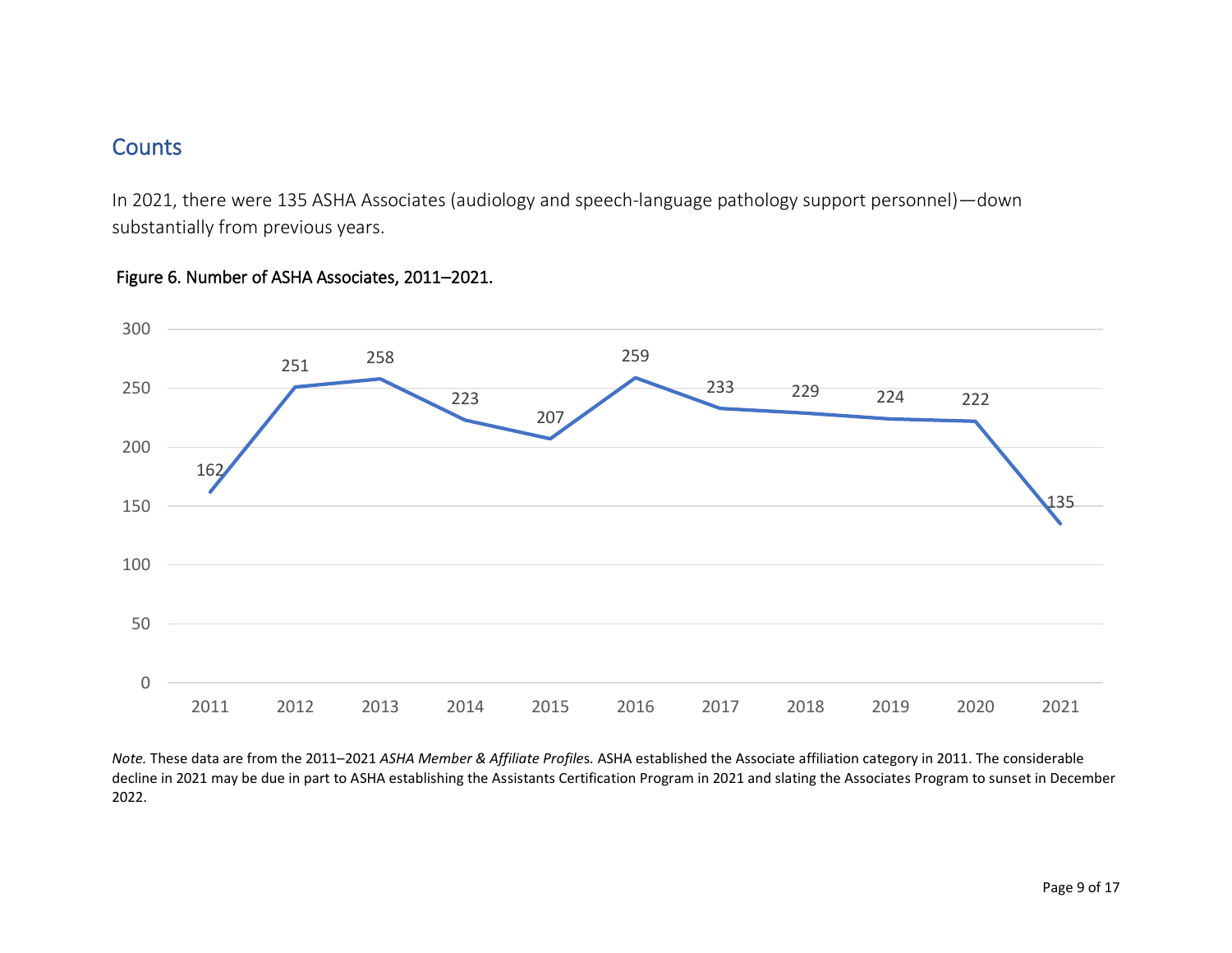In 2021, there were 10,341 National Student Speech Language Hearing Association (NSSLHA) members—up from 10,179 in 2020 (a 1.6% increase), but down from the figures for 2012 to 2018.



#### Figure 7. Number of National NSSLHA members, 2012–2021.

*Note.* These data are from the 2012–2021 *ASHA Member & Affiliate Profile*s*.* In 2014 and 2019, a large number of National NSSLHA members applied for certification prior to a change in certification standards and were reflected in the *certification in process* category rather than the *National NSSLHA member* category.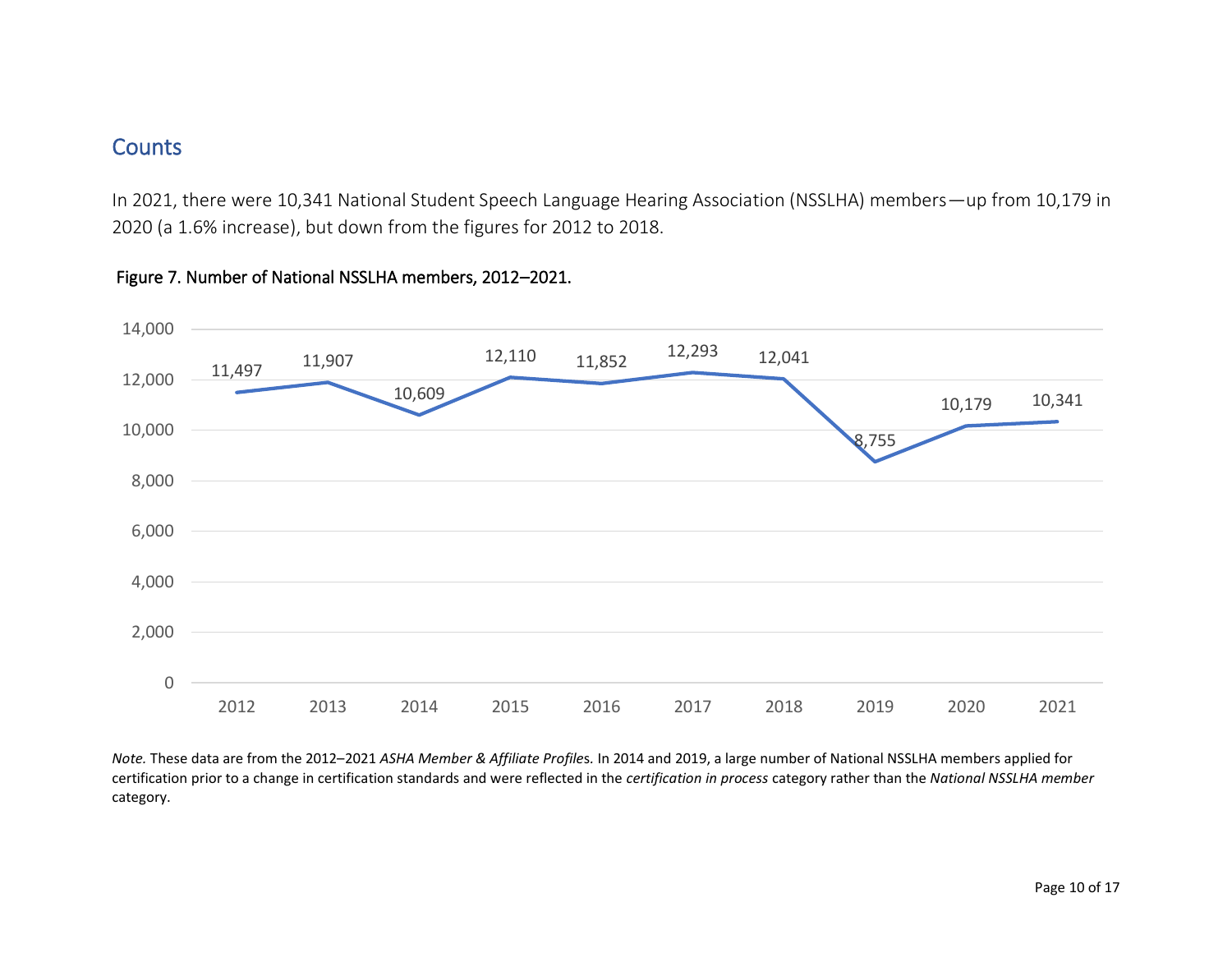In 2021, ASHA constituents who were ages 35–44 made up the largest share of the ASHA membership (28.2%), followed by those who were age 34 years and younger (28.0%). In 2001, constituents who were ages 45–54 made up the largest share of the membership (34.4%), followed by those who were ages 35–44 (31.0%).



#### Figure 8. Percentage of ASHA constituents in age groups, 2001–2021.

*Note.* These data are from the 2001–2021 *ASHA Member & Affiliate Profile*s*.* They exclude National NSSLHA members.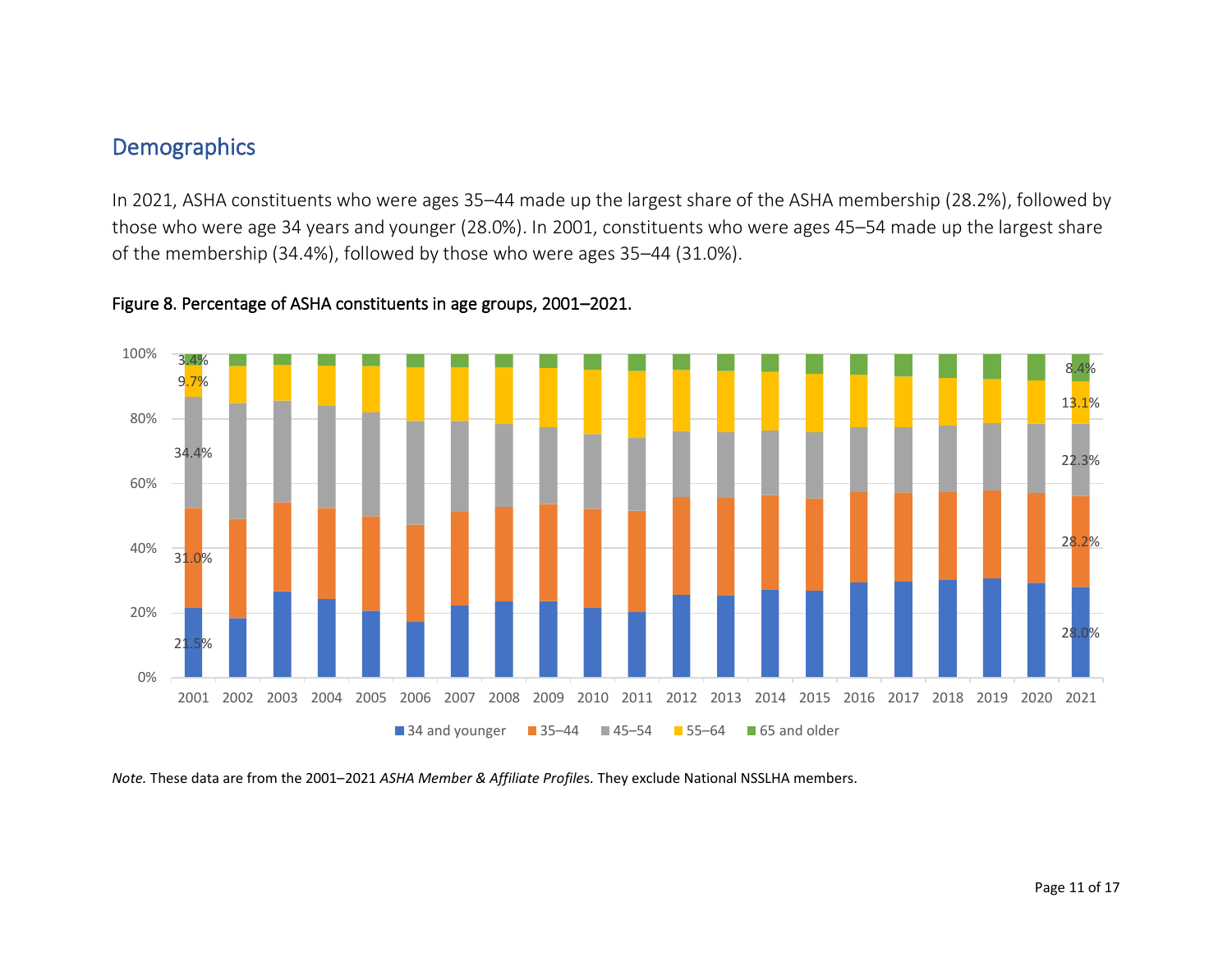In 2021, most (86.6%) ASHA-certified audiologists identified as female—up from 80.3% in 2001.



Figure 9. Percentage of ASHA-certified audiologists who identify as female or male, 2001–2021.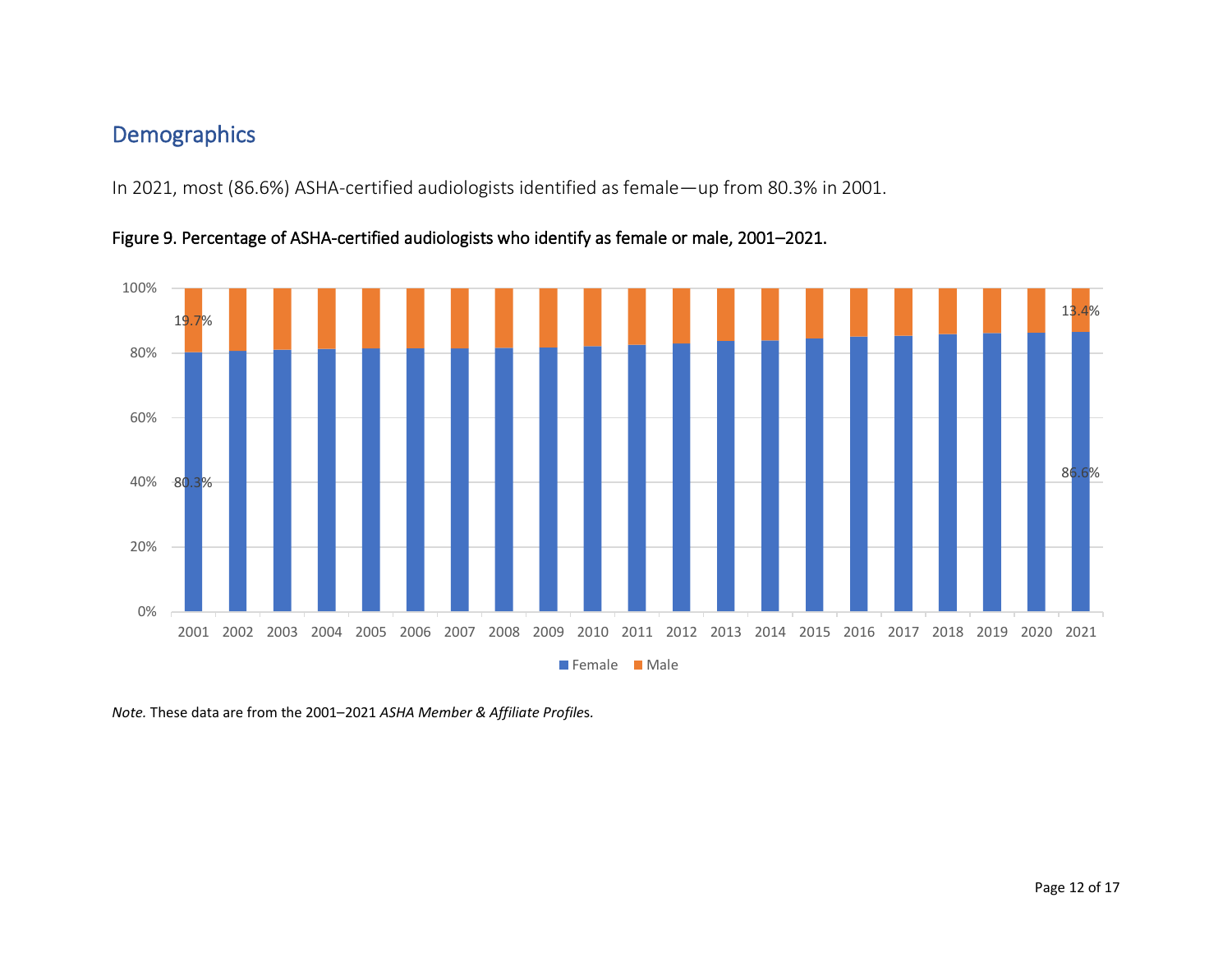In 2021, most (96.4%) ASHA-certified speech-language pathologists identified as female—up from 95.1% in 2001.



Figure 10. Percentage of ASHA-certified speech-language pathologists who identify as female or male, 2001–2021.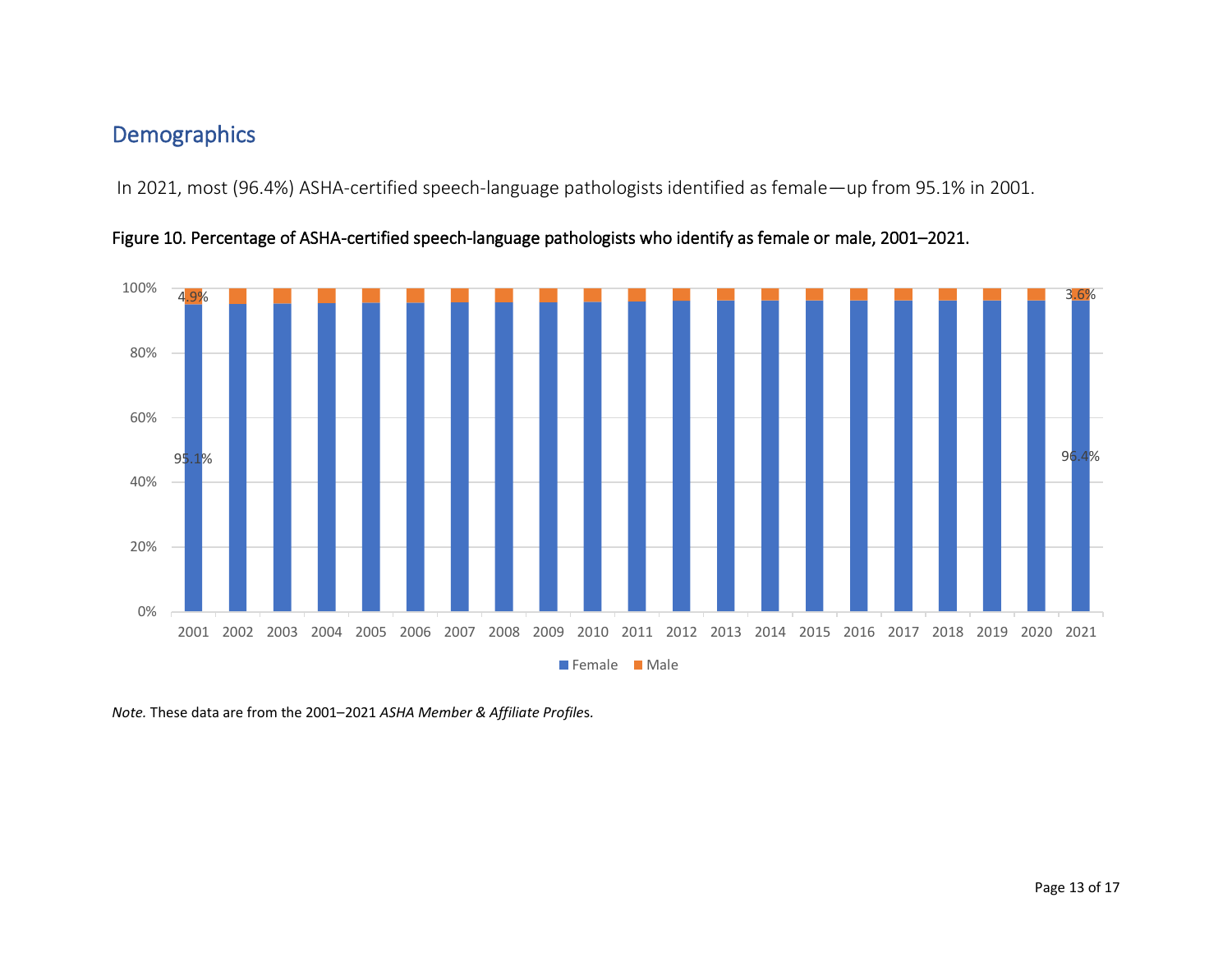In 2021, 6.2% of ASHA constituents identified as Hispanic or Latino—up from 2.5% in 2001. About 8.7% identified as American Indian or Alaska Native, Asian, Black or African American, Native Hawaiian or Other Pacific Islander, or multiracial—up from 5.0% in 2001.





American Indian or Alaska Native, Asian, Black or African American, Native Hawaiian or Other Pacific Islander, or multiracial

*Note.* These data are from the 2001–2021 *ASHA Member & Affiliate Profile*s*.* They exclude National NSSLHA members. Beginning in 2001, ASHA collected and presented ethnicity and race data separately, in accordance with federal guidelines.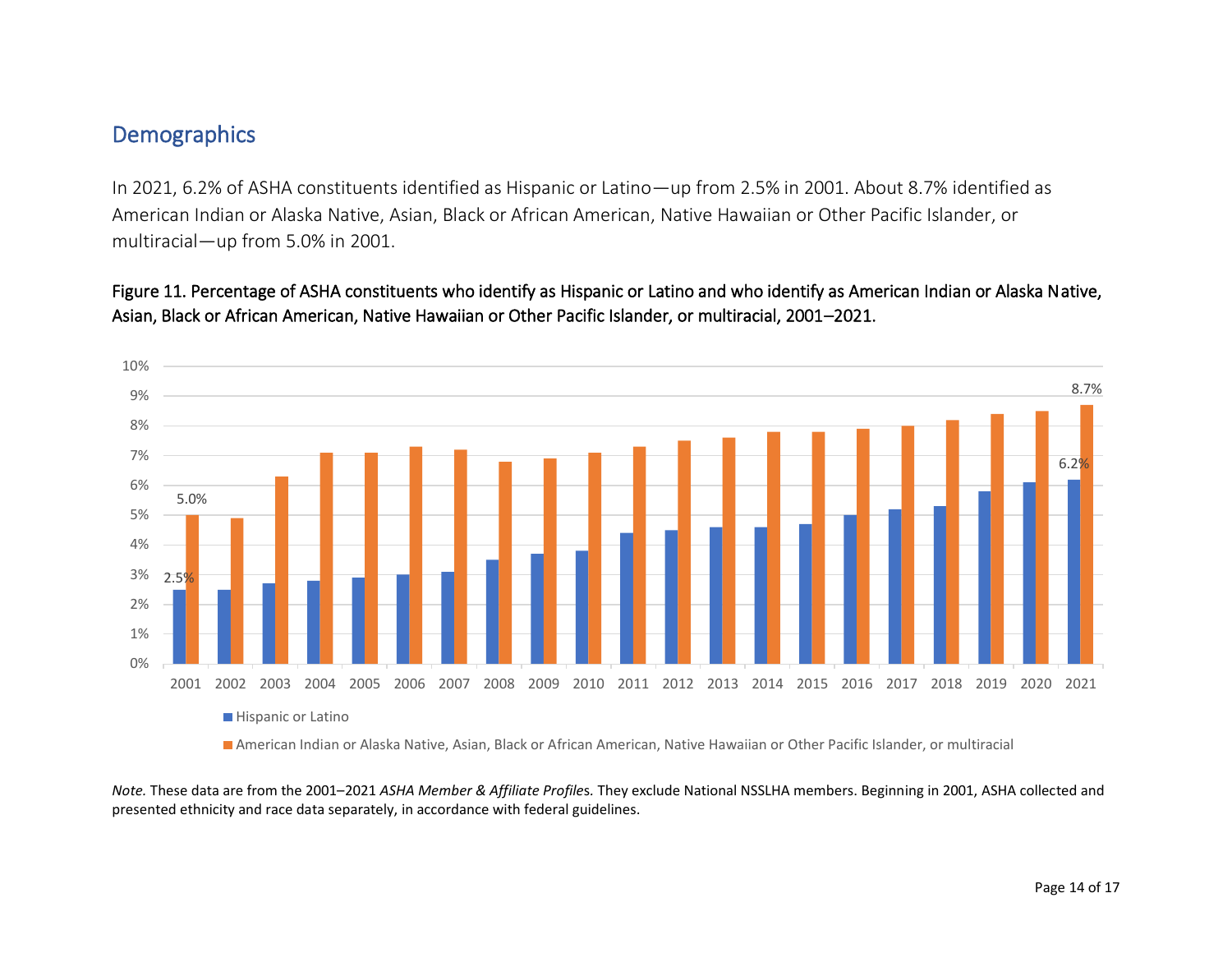# Employment

In 2021, 31.3% of ASHA-certified audiologists worked full- or part-time in private practice—about the same since 2014.



Figure 12. Percentage of ASHA-certified audiologists who work full- or part-time in private practice, 2001–2021.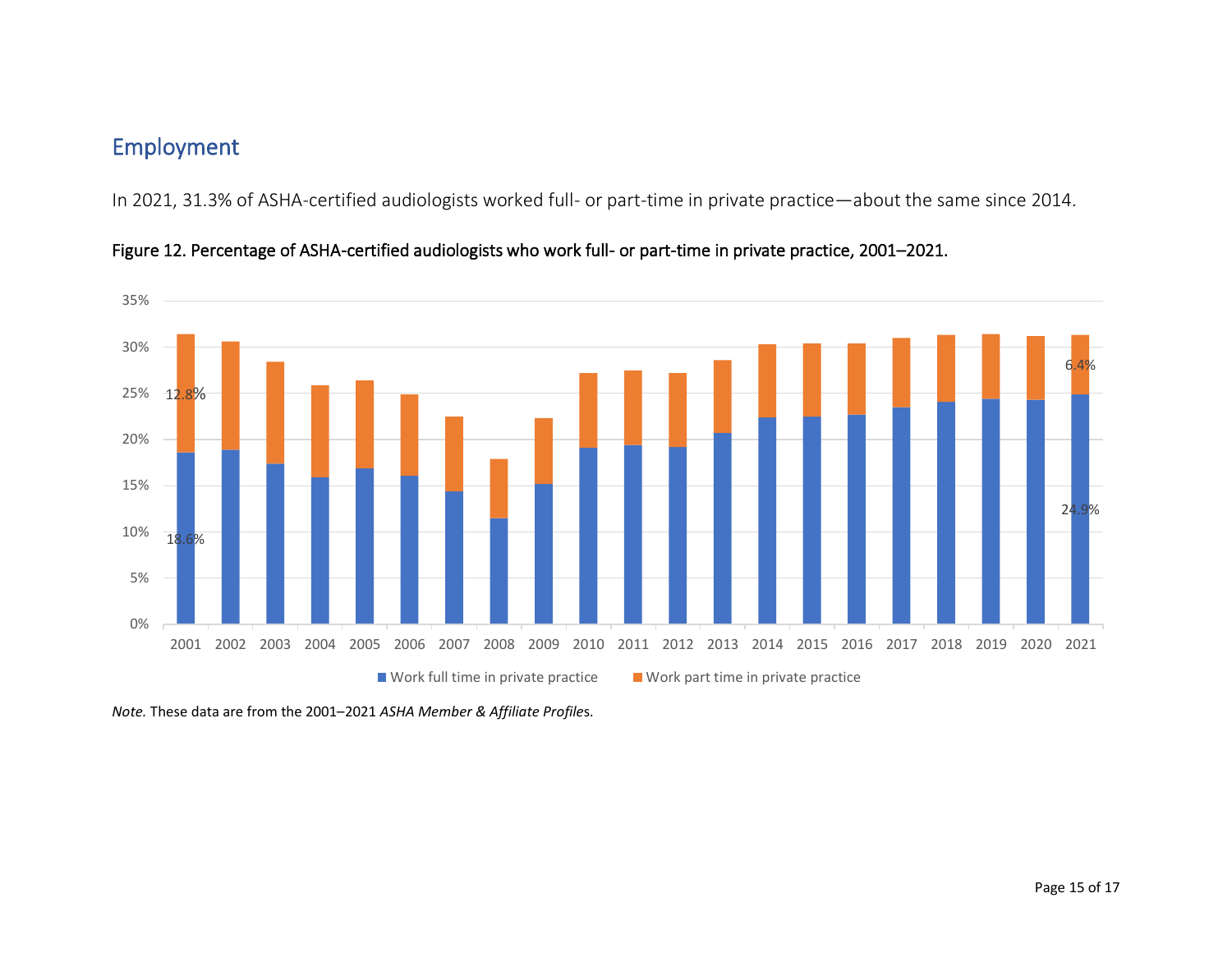## Employment

In 2021, 50.9% of ASHA-certified speech-language pathologists worked in schools—down slightly from 54.7% in 2001. About 39.4% of speech-language pathologists worked in health care facilities—up slightly from 36.8% in 2001.





*Note.* These data are from the 2001–2021 *ASHA Member & Affiliate Profile*s*.* Figure 13 excludes ASHA-certified speech-language pathologists who work in colleges/universities and "other" types of facilities.